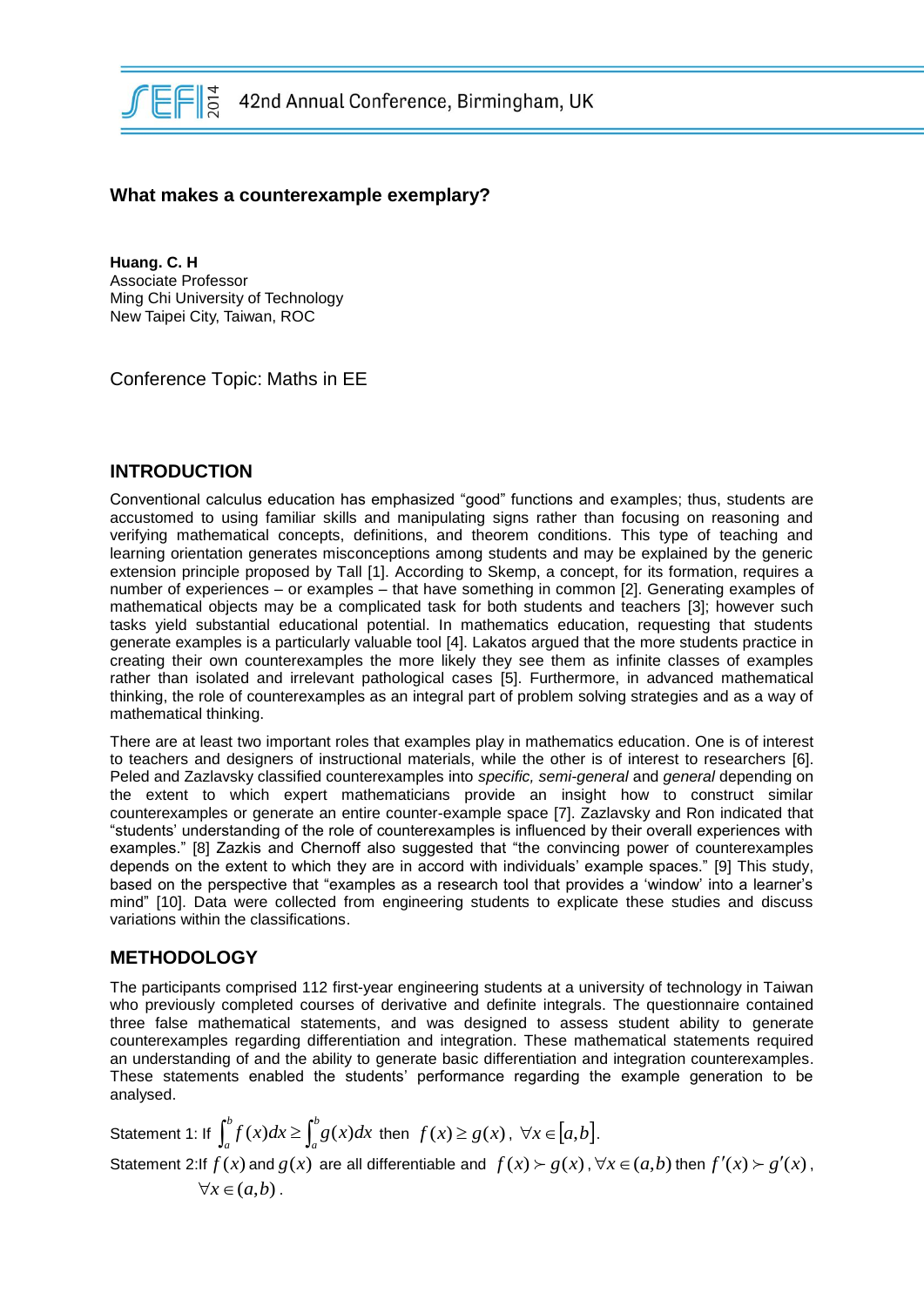

Statement3:If  $f(x)$  and  $g(x)$  are all differentiable and  $f'(x) \succ g'(x)$ ,  $\forall x \in (a,b)$ then  $f(x) > g(x)$ ,  $\forall x \in (a,b)$ .

The primary data sources were the written responses to the questionnaire and interviews, which was administered to the students in their calculus classes after they completed the course of differentiation and integration. The students were asked to determine the validity of the mathematical statements and justify their answers. The results of the questionnaire necessitated further investigation into the example generation of students. Semi-structured interviews were carried out with 15 engineering students. The interviews were video- and audio-taped and time was allotted for each task so that interviewees had enough time to answer all the questions. During each interview and were asked to think aloud while they were solving the tasks so that we could describe their responses and strategies as well as make inferences about their examples and counterexamples.

The counterexamples that the participants generated were gathered as data. To facilitate characterizing student performance and assessing how the participants responded to the false statements, the categories and those listed in Table 1. The analysis focused on identifying the students' counterexamples used to create meanings for the statements and the justifications provided.

# **RESULTS**

Table 1 shows the distribution of the response types of engineering students, and the results show that the response types are related to mathematical statements. For example, most students asserted that Statement 1 was correct and few students generated correct counterexamples. A substantial number of students generated counterexamples for the differentiation statements, and more students generated counterexamples for Statement 2 compared with those for Statement 3. This finding indicated that at least 41% of students have failed to identify that the three mathematical statements were false. This may be because students lack conceptual understanding and rely on their intuition, resulting in overgeneralization.

| The statements                                                                            | S1         | S2        | S3        |  |
|-------------------------------------------------------------------------------------------|------------|-----------|-----------|--|
| Types of Responses(N=112)                                                                 | $N(\%)$    | $N(\%)$   | $N(\%)$   |  |
| Asserting that the statement is correct                                                   | 73(65.2%)  | 49(43.7%) | 46(41.1%) |  |
| Left blank, no relevant knowledge                                                         | 10(8.9%)   | 12(10.7%) | 17(15.2%) |  |
| Used positive examples as demonstrations                                                  | 2(1.8%)    | 10(8.9%)  | 5(4.4%)   |  |
| Used examples as demonstrations but did not support it or<br>making logical errors        | 61(54.5%)  | 27(24.1%) | 24(21.5%) |  |
| Asserting that the statement is incorrect                                                 | 39(34.8%)  | 63(56.3%) | 66(58.9%) |  |
| Left blank, no relevant knowledge                                                         | $8(7.1\%)$ | 2(1.8%)   | 11(9.8%)  |  |
| Narrated a statement that was false instead of providing a<br>counterexample to refute it | 7(6.3%)    | 6(5.4%)   | 10(8.9%)  |  |
| Provided a counterexample that failed to refute a false<br>statement                      | 16(14.3%)  | 18(16.1%) | 26(23.2%) |  |
| Correct use of counterexample                                                             | $8(7.1\%)$ | 37(33%)   | 19(17%)   |  |

| Table 1. Types of Responses to the three false mathematical statements |  |  |  |  |  |  |  |  |  |  |  |  |
|------------------------------------------------------------------------|--|--|--|--|--|--|--|--|--|--|--|--|
|------------------------------------------------------------------------|--|--|--|--|--|--|--|--|--|--|--|--|

Statement1: If  $\int_a^b f(x)dx \ge \int_a^b$ *a b*  $f(x)dx \ge \int_a^b g(x)dx$  then  $f(x) \ge g(x)$ ,  $\forall x \in [a,b]$ .

Overall, 65% of the participants asserted that Statement 1 was correct and generated examples for verification; however, most students generated converse statement examples (e.g., Selina):

Selina: Greater integrals yield greater functions. Thus, this statement is correct. For example,  $f(x) = x^2 + 1$  and  $g(x) = x^2$ ,  $f(x)$  is larger than  $g(x)$ , with an integral from 0 to 1. The integral of  $f(x)$  is  $4/3$  is also greater than the integral of  $g(x)$  is  $1/3$ .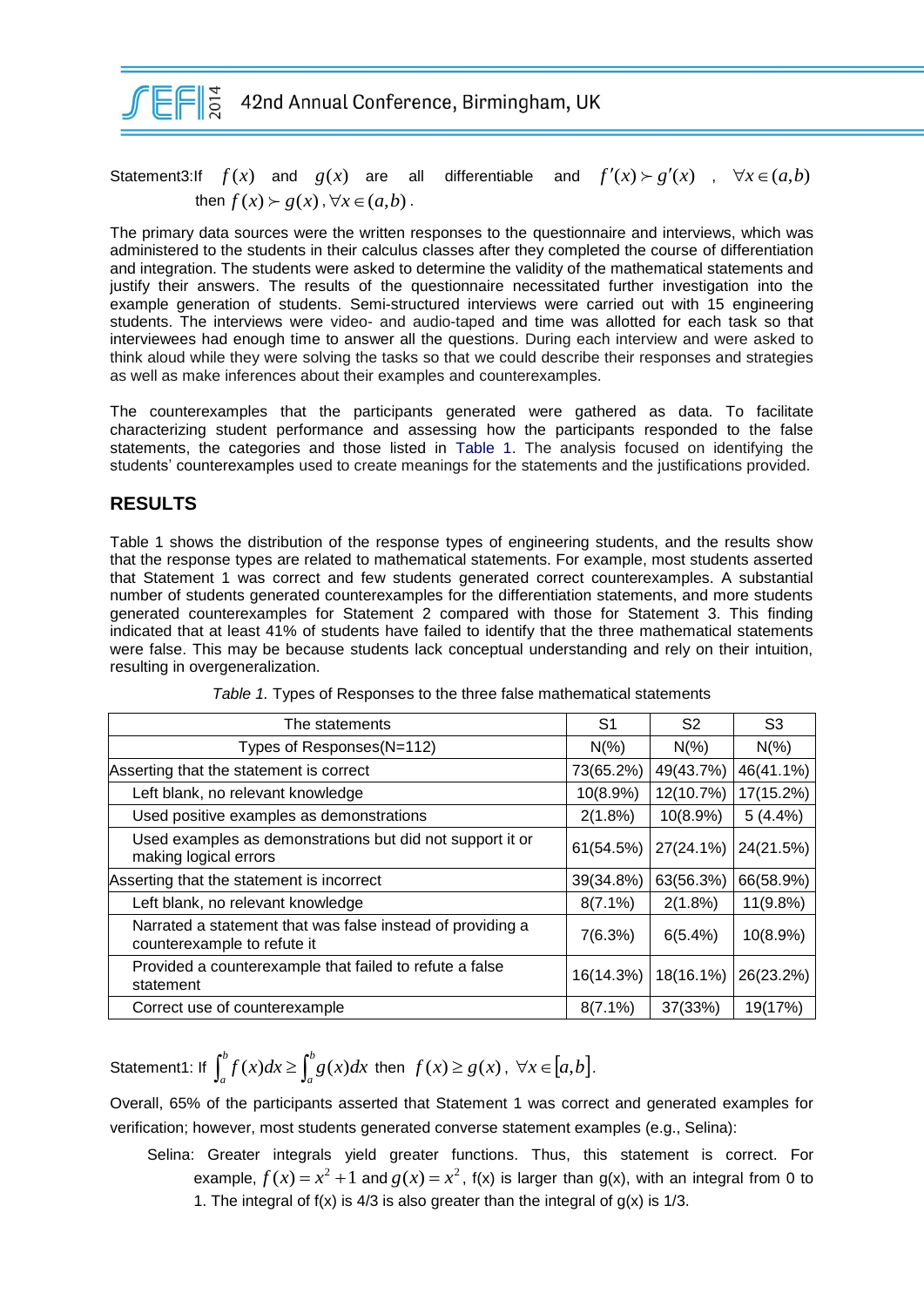

Approximately 21% of students used graphical representations to generate examples or counterexamples, including Keven and John. Although they connected integrals and areas, they either made misjudgements about or do not understand the true relations between integrals and areas. For instance, John believed that the integral was not related to the area above or below x-axis.

- Keven: This statement is correct. The integral represents the area. With a greater integral, the area is greater [Fig. 1(a)] and this is correct. Here, a greater integral represents that the graph is located higher and thus the function is greater.
- John: I think the statement is false. Greater integral does not imply greater function. Integral is the area. Thus, a greater integral means a greater area. Take a look of what I have drawn [Fig. 1(b)], the area surrounded by  $f(x)$ ,  $x = a$ ,  $x = b$  and x-axis is larger than that of  $g(x)$ . However,  $f(x)$  is smaller than  $g(x)$ .

George was one of the few students who successfully generated counterexamples, intuitively judging the statement as false; however, he could not generate a counterexample until he noticed  $\forall x \in [a,b]'.$ 

George: The key point is that for all x in the interval [a,b]. In this graph [Fig. 1 (c)] I drew, the area surrounded by  $f(x)$ ,  $x = a$ ,  $x = b$  and x-axis is larger than that of  $g(x)$ ; therefore, the integral of f in [a,b] is greater than the integral of g in [a, b]. But, the function value of f in the interval [a, c] is smaller than the function value of g in the interval [a, c]. Therefore, the statement is incorrect.



Fig.1. Example and Counterexamples of Statement 1

Statement2: If  $f(x)$  and  $g(x)$  are all differentiable and  $f(x) > g(x)$ ,  $\forall x \in (a,b)$  then  $f'(x) > g'(x)$ ,  $\forall x \in (a,b)$ .

For this statement, 40.2% of the students generated examples or counterexamples for verifying or refuting the statement. Most students (e.g., Tanya and Dan) failed to notice the interval and thus failed to generate correct examples or counterexamples.

- Tanya: This should be correct. Given  $f(x) = 3x^2 + 5x + 2$  and  $g(x) = x^2 + 6x + 1$ , then  $f'(x) = 6x + 5$  and  $g'(x) = 2x + 6$ . When x equal to 1, f of 1 is10,and g of 1 is 8, and  $f'(1)$  is 11, and  $g'(1)$  is 8. Thus, this statement is correct.
- Dan: If  $f(x) = x^2 + 1$  and  $g(x) = x$ ,  $f(x)$  is greater than  $g(x)$ , and  $f'(x) = 2x$ ,  $g'(x) = 1$ and  $f'(x)$  is greater than  $g'(x)$ . Thus, this statement is correct.

Cindy noticed the effects of constants in the differentiation process.

Cindy: This statement is false, because constant terms become 0 after differentiation and constant terms influence the size of the function. For instance,  $f(x)=3x+1$ ,  $g(x)=3x-5$ ,  $f(x)$  is greater than  $g(x)$ , but  $f'(x)$  equal to  $g'(x)$ .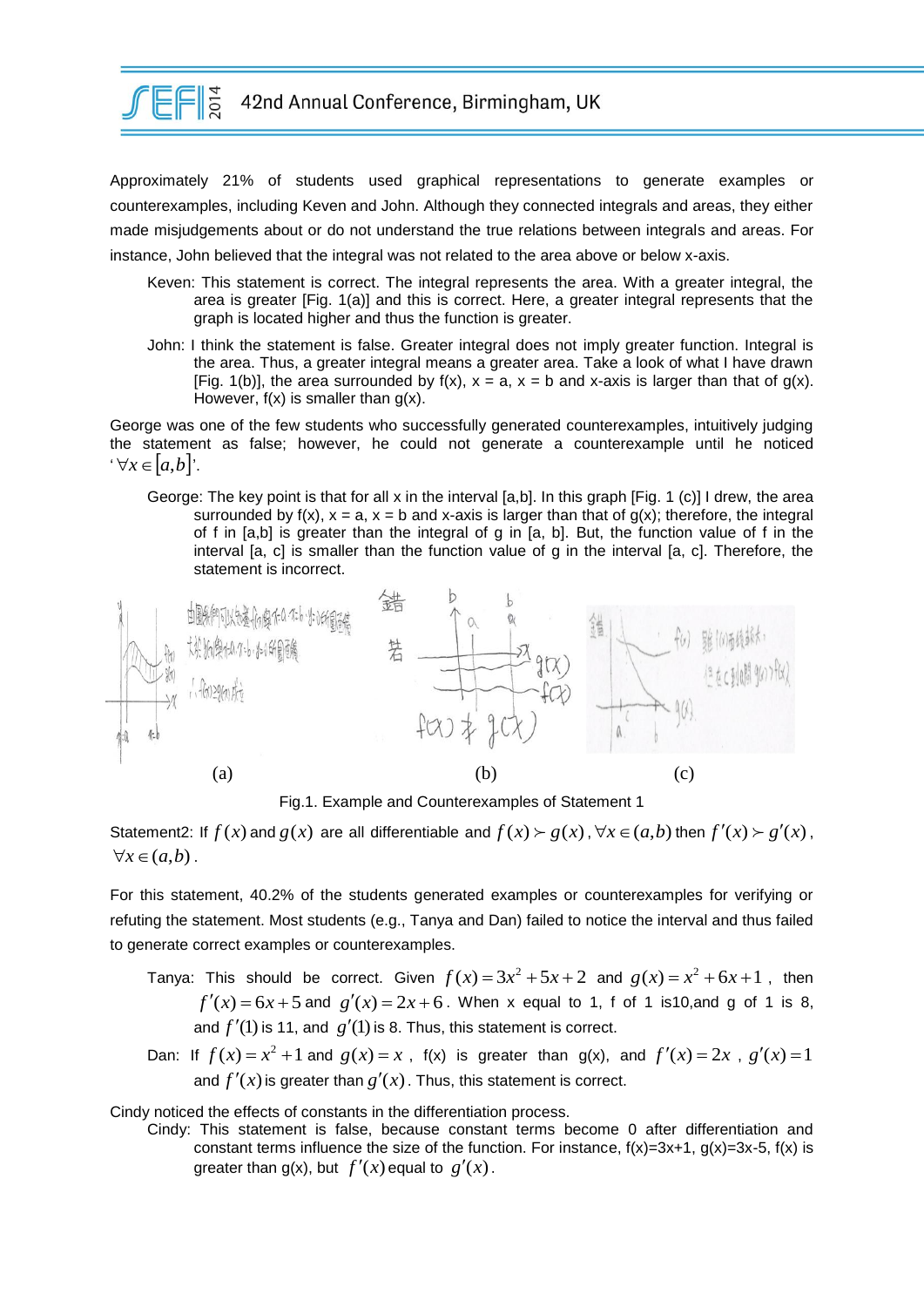

Few students (e.g., Tom and Lisa) used graphical representation or the slope of tangent to argue that the mathematical statement was false (Fig. 2).

Tom: I think a greater function does not imply a greater derivative. This statement is false. Thus, I would like to find an example to prove that larger functions imply higher graphs. The graph of  $f(x)$  is above that of  $g(x)$ . The  $g(x)$  graph is a straight line with a constant slope. However, the slope of  $f(x)$  in the interval of  $(a,b)$  is not always greater than that of  $g(x)$ . Therefore, I proved that this statement is false.



Fig. 2. Lisa's and Tom's Counter-examples of Statement 2

Statement3: If  $f(x)$  and  $g(x)$  are all differentiable and  $f'(x) > g'(x)$ ,  $\forall x \in (a,b)$  then  $f(x) \succ g(x)$ ,  $\forall x \in (a,b)$ .

Statement 3 is a converse statement of Statement 2, however, the students demonstrated a distinct performance in response to these statements. Only 17% of students successfully generated counterexamples for both Statements 2 and 3. By contrast, 38.3% of students failed to generate examples or counterexamples, indicating that Statement 3 was more challenging compared with Statement 2. However, 44.7% of the students neither noticed the interval nor generated correct examples or counterexamples when verifying or refuting the statement. For instance, Johnson assumed that  $f'(x) = 4x$ ,  $g'(x) = 2x$ ,  $f'(x)$  is greater than  $g'(x)$ , and  $f(x) = 2x^2$  is greater than  $g(x) = x^2$ . He did not realize that this example did not satisfy the condition of the statement, and ignored the range of x. In contrast to Johnson, Abbie also said that the statement was true, indicating that x was positive [Fig. 3(a)] and used algebraic representation to generate an example. But she neglected the meaning of the arbitrary constant c. She assumed that  $f'(x) = 2x + 1$ ,  $g'(x) = 1$ ,  $f'(x)$  is greater than  $g'(x)$ , for all  $x > 0$ , and  $f(x)$  is  $x^2 + x + c$ ,  $g(x)$  is  $x + c$ ,  $f(x)$  is greater than  $g(x)$ , for all  $x \succ 0$ . The 19 students who successfully generated counterexamples all noticed the effect of  $\forall x \in (a,b)$  in the mathematical statement. For instance, Anna connected derivatives and the slope of the tangent, using graphical representation to generate counterexample [Fig. 3(b)]; she also indicated that  $f(x)$  is not greater than  $g(x)$ , for all x in the interval (a,b).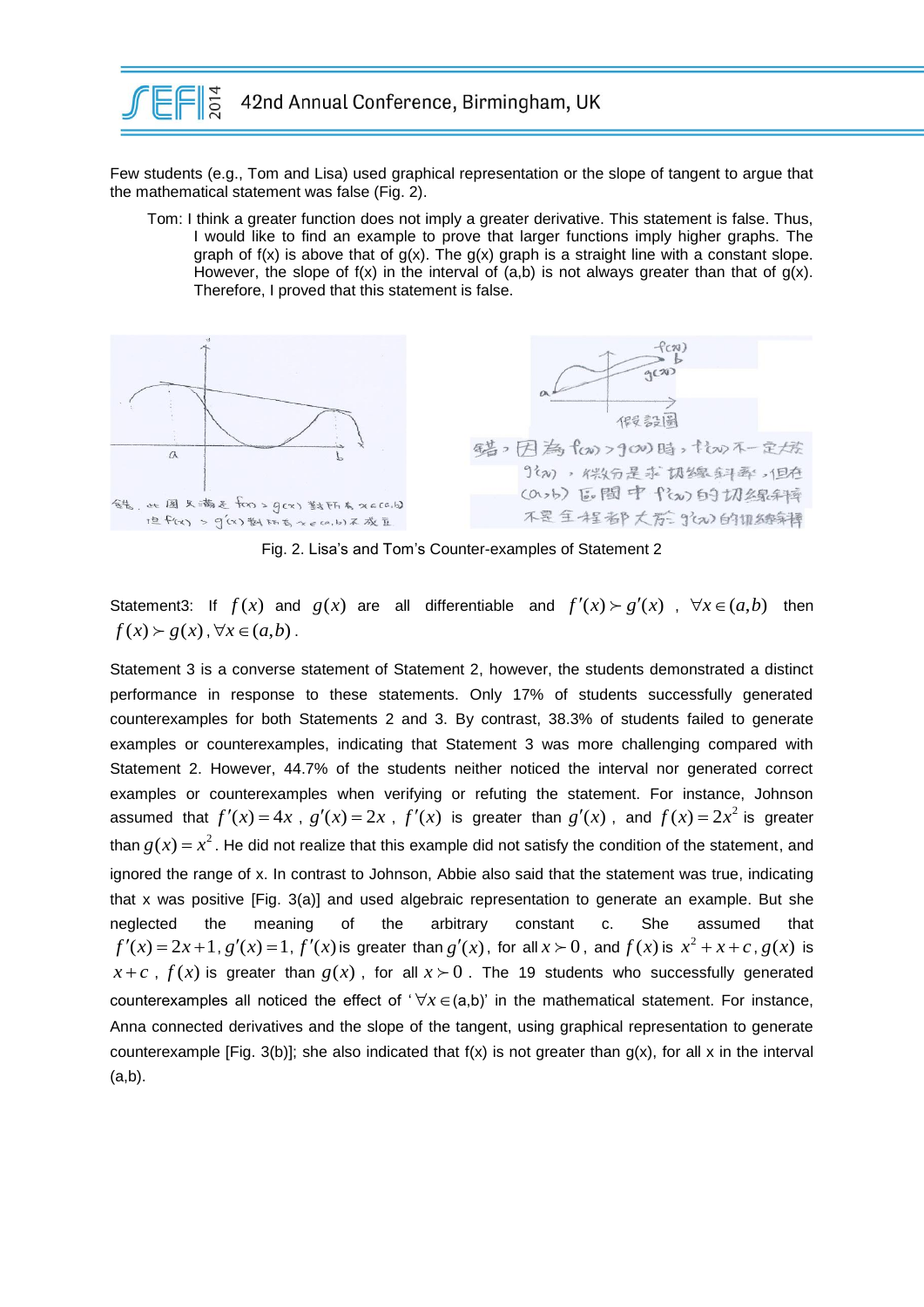

Fig. 3. Counterexamples of Statement 3

#### **CONCLUSION**

This study explored how first-year engineering students performed when making inferences about false mathematical statements. The results showed that compared with integral concepts, the students were more likely to generate counterexamples for derivatives. This finding supports the argument that students ability to generate counterexamples is highly related to the context [11]. The graphical representations connected with integrals and derivatives are the area and the slope of the tangent, respectively. However, the area representation is more complex compared with the slope of tangent. This likely explains why few students generated counterexamples in response to Statement 1. Regarding Statement 1, although using graphical representation is a simple method of generating counterexamples, the students preferred using algebraic representation. Thus, visual-image knowledge and simple drawing skills related to functions are crucial for students to generate appropriate counterexamples. Finally, the differences in the performance of students when processing the three statements showed that the demonstration of flexibility and reversibility of thinking is crucial to completely understanding differentiation and integration in calculus [12].

To decide whether a mathematical statement is correct or incorrect, students must thoroughly understand the concept and logical reasoning. In this study, the engineering students demonstrated insufficient understanding of differentiation and integral concepts; therefore, they could not generate proper counterexamples to refute the false mathematical statements. They often fail to check that the conditions are satisfied. We find that this is because they are not fluent in using appropriate terms, notations, properties, or do not recognize the role of such conditions. To improve the understanding of engineering students regarding calculus concepts, teachers must understand students misconceptions [13] and spend additional time interpreting relevant concepts. Counterexamples can be used for assessment of learners' understanding in a broad sense. Furthermore, uses of counterexamples for teaching, in selecting instructional examples it is important to take into account learners' preconceptions and misconceptions. The counterexamples generated by participants (e.g., George, Tom, Anna) could serve as pivotal or bridging examples [10]. In our opinion, the power of these examples is also testified by the fact that they tend to impress in the memory of students, because of their peculiar features, thus further helping their learning process.

Because numerous students could not distinguish which examples satisfied or did not satisfy the counterexample conditions, they failed to generate accurate counterexamples. For instance, the students could not comprehend the sufficient and necessary conditions in logical statements, particularly the 'if-then' statements used in calculus concepts. Certain students used the counterexamples for converse statements as the counterexample to refute statements, whereas others used examples that satisfied the statements as counterexamples. These findings are similar to those of Zaslavsky and Peled, who indicated that student-teachers and mathematics teachers used incorrect counterexamples for given statements [3]. In addition, most students neglected the sufficient condition  $\forall x \in (a,b)$ ', which was the key to successfully generating counterexamples or examples. Therefore, mathematics education must enable students to understand the sufficient and necessary conditions in logical statements and familiarize them with using logical language, particularly the 'if-